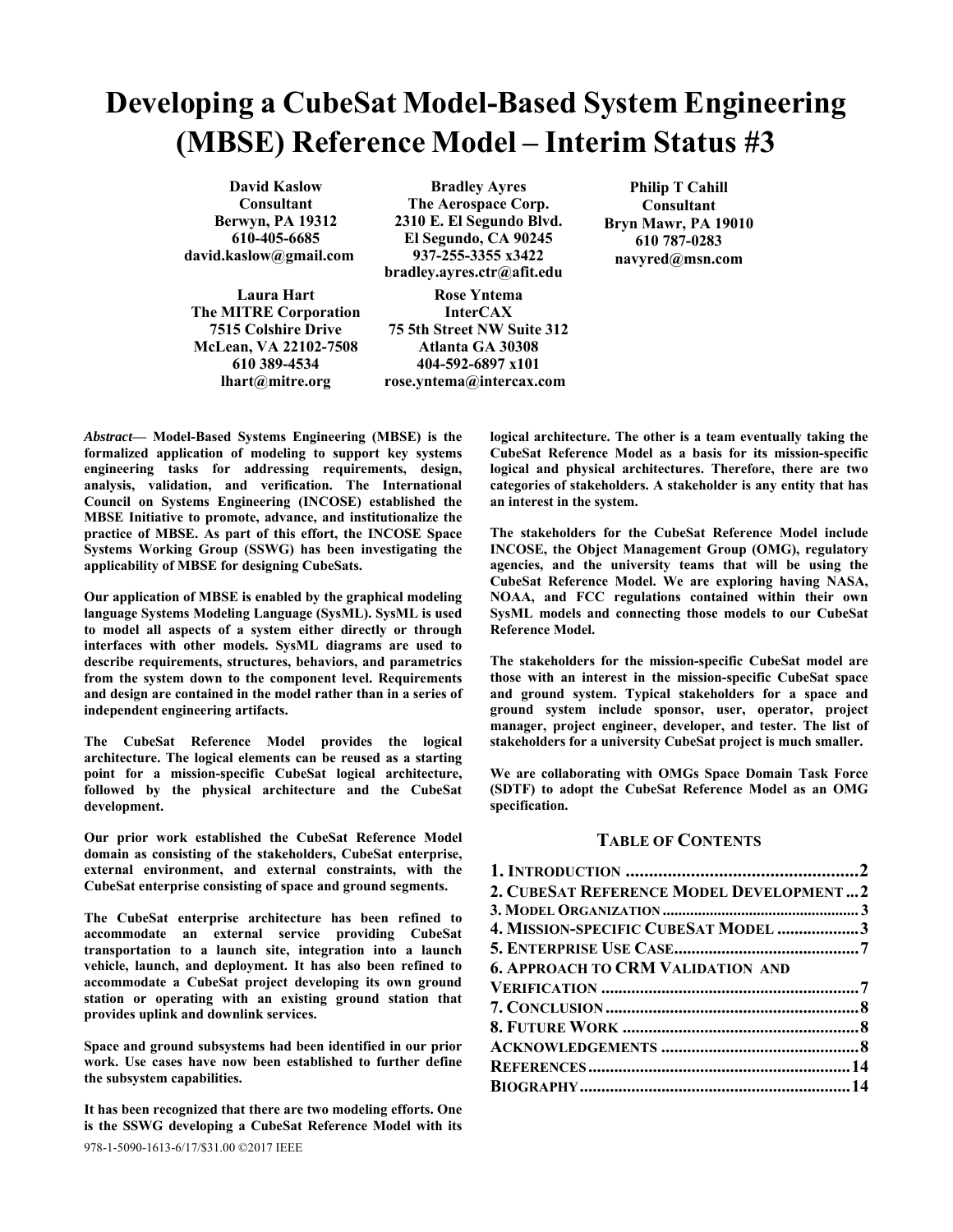## **1. INTRODUCTION**

A CubeSat, a type of nanosatellite, is a low-cost standardized satellite with its origin in the CubeSat Project which was established in 1999 by California Polytechnic State University (Cal Poly), San Luis Obispo and Stanford University's Space and Systems Development Laboratory (SSDL).

The basic CubeSat unit is 10x10x10 centimeters with a mass of about 1.3 kilograms, and this cubic unit is referred to as 1U. CubeSat units can be joined to form a larger satellite. They are typically launched as secondary payloads or deployed from the International Space Station.

Model-Based Systems Engineering (MBSE) is a key practice to advance the systems engineering discipline, and the International Council on Systems Engineering (INCOSE) established the MBSE Initiative [1] to promote, advance, and institutionalize the practice of MBSE. As part of this effort, the INCOSE Space Systems Working Group (SSWG) Challenge Team has been investigating the applicability of MBSE for designing CubeSats since 2011.

The SSWG team is made up of aerospace engineers and software developers from NASA centers, industry, and commercial software tool vendors in addition to aerospace students and professors. The team meets weekly via teleconferencing, and the standing meeting is on Friday at 1 P.M. U.S.A. Eastern Time. Meeting materials and links to meeting recordings are in Google Docs. Conference papers are posted on the INCOSE SSWG website.

The goals of the MBSE Challenge Project are the following:

- Demonstrate Model-Based Systems Engineering (MBSE) methodology as applied to a CubeSat mission.
- Provide a CubeSat Reference Model (CRM) that CubeSat teams can use as starting point for their mission-specific CubeSat model.
- Develop the CRM as an Object Management Group (OMG) specification.

Previously, the SSWG demonstrated the ability to model behaviors, interface with commercial off-the-shelf (COTS) simulation tools, and carry out trade studies [2]. Currently, the team is building a reference model for CubeSats to be used by aerospace students in their classroom or by a team building a mission-specific CubeSat [3], [4], [5], [6].

# **2. CUBESAT REFERENCE MODEL DEVELOPMENT**

The CRM is intended to be used by university project teams designing space missions utilizing the CubeSat form-factor. The model is being developed under the assumption that the members of the team have an intermediate-level understanding of space mission analysis and design, Model-Based Systems Engineering (MBSE), and Systems Modeling Language (SysML) and that they are working

with subject matter experts who are guiding them through this effort.

MBSE is the formalized application of modeling to support key systems engineering tasks for addressing requirements, design, analysis, validation, and verification. SSWG's application of MBSE is enabled by the following: 1) a modeling language – SysML, 2) an engineering methodology, and 3) a modeling tool set from No Magic, Inc.

The CRM provides a CubeSat logical architecture. The logical components are abstractions of the physical components that perform the system functionality without imposing implementation constraints.

The physical architecture defines physical components of the system including hardware, software, persistent data, and operational procedures.

The CRM logical elements are a starting point for a mission-specific CubeSat logical architecture, followed by the physical architecture and the CubeSat development.

#### *CubeSat Domain and Enterprise*

Figure 1 shows the CubeSat Domain, which consists of the CubeSat Mission Enterprise, Stakeholders, External Environment, and External Constraints. The External Environment consists of the Space Environment and Earth Environment. The External Constraints include Licenses and Regulations.

The CubeSat Mission Enterprise encompasses everything that involves the development, deployment, and operation of the CubeSat mission.

The CubeSat enterprise architecture has been refined to accommodate an external service providing CubeSat transportation to a launch site, integration into a launch vehicle, launch, and deployment. It has also been refined to accommodate a CubeSat project developing its own ground station or operating with an existing ground station that provides uplink and downlink services.

## *Transport, Launch, and Deploy Services [6]*

CubeSats are transported to a launch site, integrated into a launch vehicle, launched, and deployed, and there are many options for each step. If the CubeSat system has its own transport, launch, deployment capabilities, then they would be part of a Launch Segment at the same level as CubeSat Space and Ground Segments. Currently the CubeSat community procures these services through external entities, and this is represented by the Transport, Launch, and Deploy Services block as illustrated in Figure 1.

#### *Ground Station Services [6]*

The CubeSat project could develop its own Ground Station or use an existing Ground Station owned by somebody else, which would be Ground Station Services as illustrated in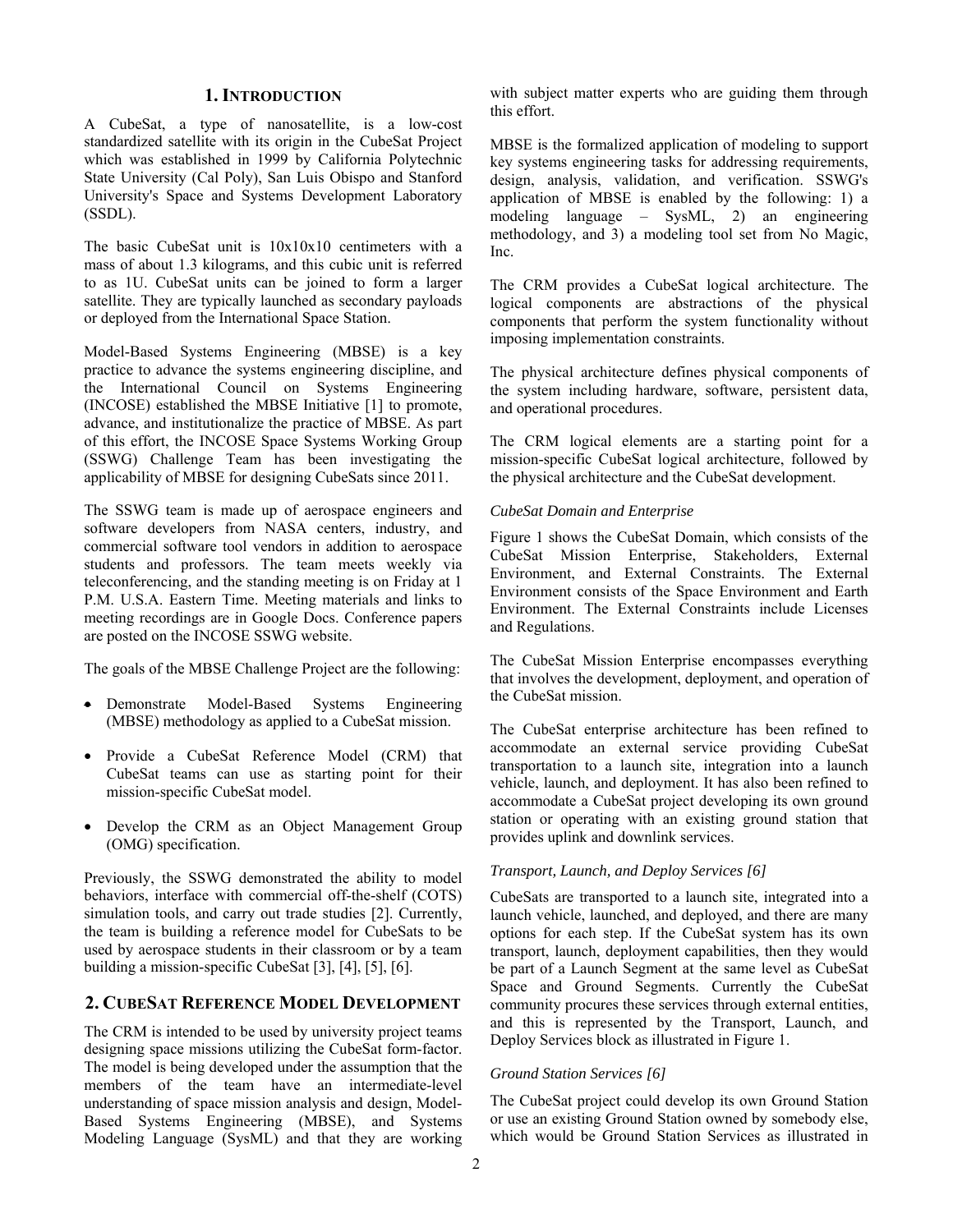Figure 1. There could be several providers of Ground Station Services with the service capabilities and interfaces unique to each service provider.

#### *CubeSat Space Segment*

The CubeSat Space Segment consists of one or more CubeSats with their orbits and subsystems. The Space Segment includes designs, interfaces, and operations to comply with the requirements and constraints that are imposed by the External Environment and External Constraints, as well as those by other aspects of the mission such as the Transport, Launch, and Deploy Services. For example, a launch has a pressure and vibration profile that constrains the design of the CubeSat, and these requirements and constraints could be incorporated into a Transport, Launch, and Deploy Services model unique to the service providers.

There are two approaches to specifying and achieving an orbit. CubeSat mission analysis can determine a preferred orbit and a range of satisfactory orbits. If the CubeSat is launched as a secondary payload, the CubeSat project will need to select a launch opportunity that leaves the CubeSat within the range of satisfactory orbits. If the CubeSat has an orbit adjust capability, it can then be moved from the satisfactory orbit to the preferred orbit. If the CubeSat is a primary payload, it can be launched directly to the preferred orbit.

The CubeSat subsystems shown in Figure 2 are broadly defined as a starting point for the mission-specific CubeSat team. For example, the Attitude Determination and Control subsystem and the Guidance, Navigation, and Control subsystem could be combined. The six subsystems contained within the dashed boundary are typically referred to as the spacecraft bus.

#### *CubeSat Ground Segment*

The Ground subsystems shown in Figure 3 are also broadly defined as a starting point for the mission-specific CubeSat team. For example, the Ground Equipment Control subsystem, Space-Ground Communication subsystem, and Network subsystem could be provided by Ground Station Services as shown in Figure 1.

#### *Other Services [6]*

There are other services that are not specific to a CubeSat project and are not explicitly modeled in the CRM, but if they are important to the mission, they can and should be modeled by the users. For example, if GPS timing and location services are needed for CubeSat mission operations, then the GPS system should be modeled as part of the CubeSat Mission Enterprise, and its timing and position signals would be received and processed by CubeSat subsystems.

If the project intends to use relay satellites such as NASA's Tracking and Data Relay Satellite System (TDRSS), then it would also be part of the CubeSat Mission Enterprise, and the Ground and Space Segments planning, scheduling, uplink and down link would be subject to TDRSS availability.

## **3. MODEL ORGANIZATION**

Figure 4 shows the CRM's high-level organization. There are packages for the Enterprise, Segments, and Subsystems. These packages contain packages for behaviors, structures, validation, and verification. Behaviors include use case, activity, sequence, and state diagrams. Structures include block definition diagrams and internal block definition diagrams.

Requirements are organized by Enterprise, Space and Ground Segments, and Space and Ground Subsystems packages. The Enterprise requirements consist of mission needs, objectives, constraints, and requirements with model elements to establish the relationships to the stakeholder needs, objectives, constraints, and measures of effectiveness. Mission requirements are refined by mission use cases.

#### *CubeSat Reference Information*

A CubeSat Reference Information model, as shown in Figure 5, has been created to accompany the CRM. It is the repository for terminology definitions, along with references, used in the CRM. Table 1 is example of the definitions. The CRM will underline any terminology with a definition provided in the CubeSat Reference Information. Hovering over the terminology will reveal the definition.

## **4. MISSION-SPECIFIC CUBESAT MODEL**

The steps for developing a mission-specific CubeSat model are illustrated in Figure 6 and Figure 7. The relationships shown in Figure 6 between elements are illustrative and not prescriptive. The first step is taking the CRM and populating the mission-specific enterprise needs, objectives, constraints, and measures of effectiveness to create a mission-specific logical architecture. Mission use cases are created to refine mission requirements which support the measures of effectiveness, objectives, needs, and constraints.

Space and ground segment requirements are derived from mission requirements. Segment use cases are created to refine segment requirements which in turn trace to mission use cases. Segment measures of performance are created in support of the enterprise measures of effectiveness. Segment requirements are created in support of the measures of performance.

Space and ground subsystem requirements are derived from segment requirements and trace to segment use cases. Subsystem technical performance measures are created in support of segment measures of performance and enterprise measures of effectiveness. This results in the missionspecific logical model, as illustrated in Figure 7. Although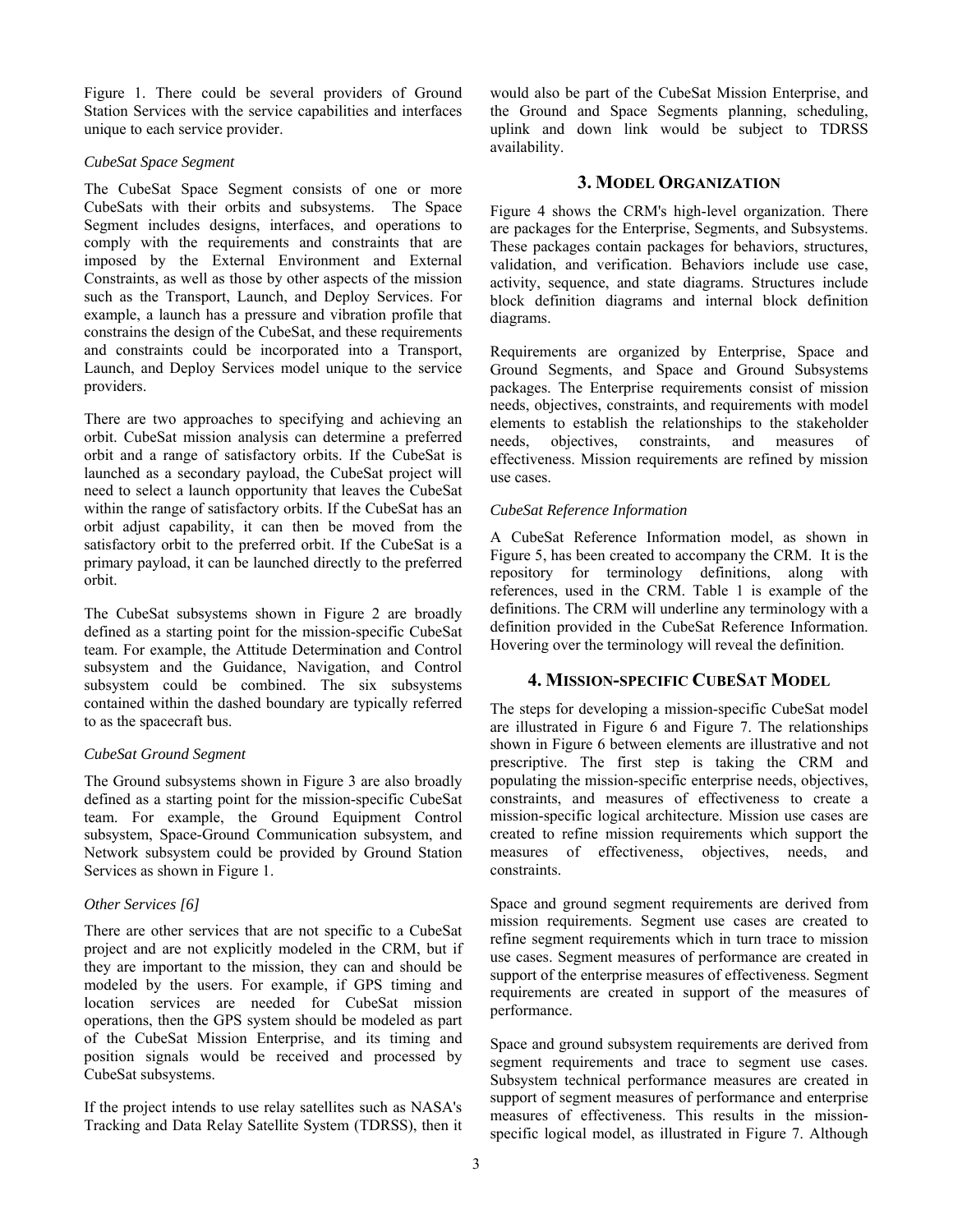the CRM Space and Ground Subsystems have been broadly defined, the mission teams may find it necessary to modify the subsystem definitions according to the allocated requirements.

The next step is to create the physical architecture from the logical architecture, and this is accomplished by determining the types of subsystem components that meet the functional and performance subsystem requirements. Physical components include the specific hardware, software, persistent data, and operational procedures. The final step in Figure 7 is to complete the CubeSat Mission Design and to develop the CubeSat Space and Ground Segments.



**Figure 1. CubeSat Domain and Mission Enterprise**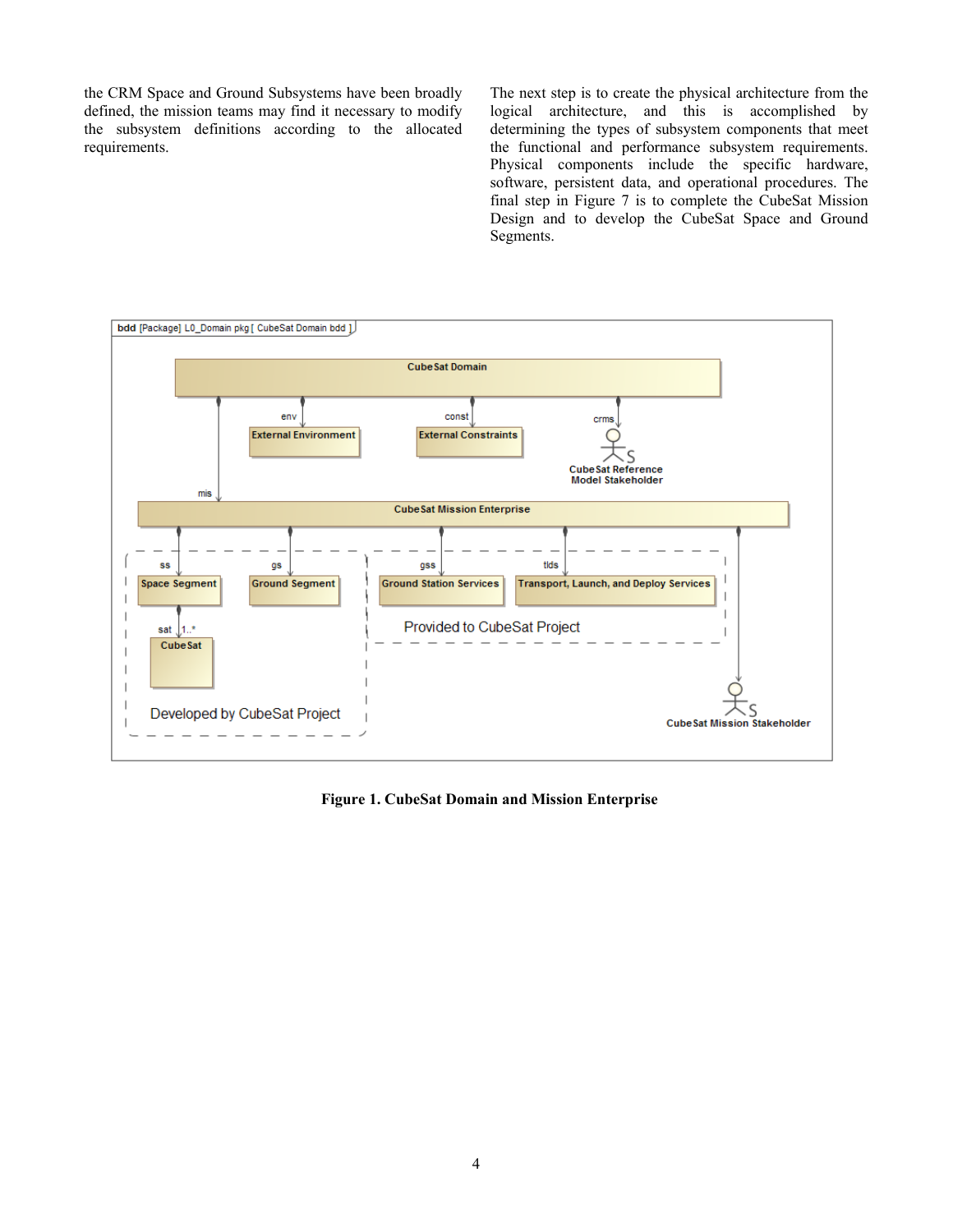

**Figure 2. CubeSat Space Segment** 



**Figure 3. CubeSat Ground Segment**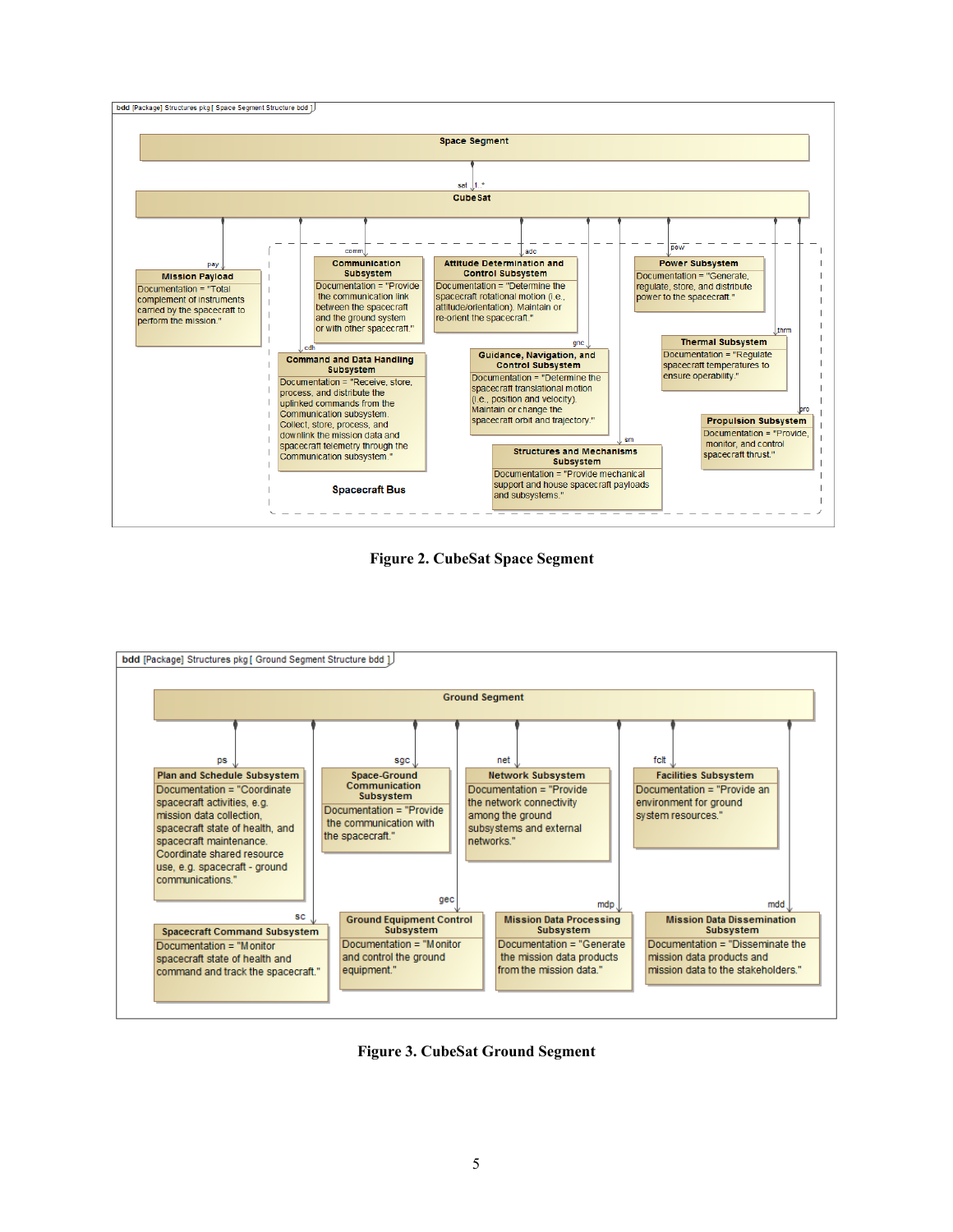

**Figure 4. CRM Package Organization**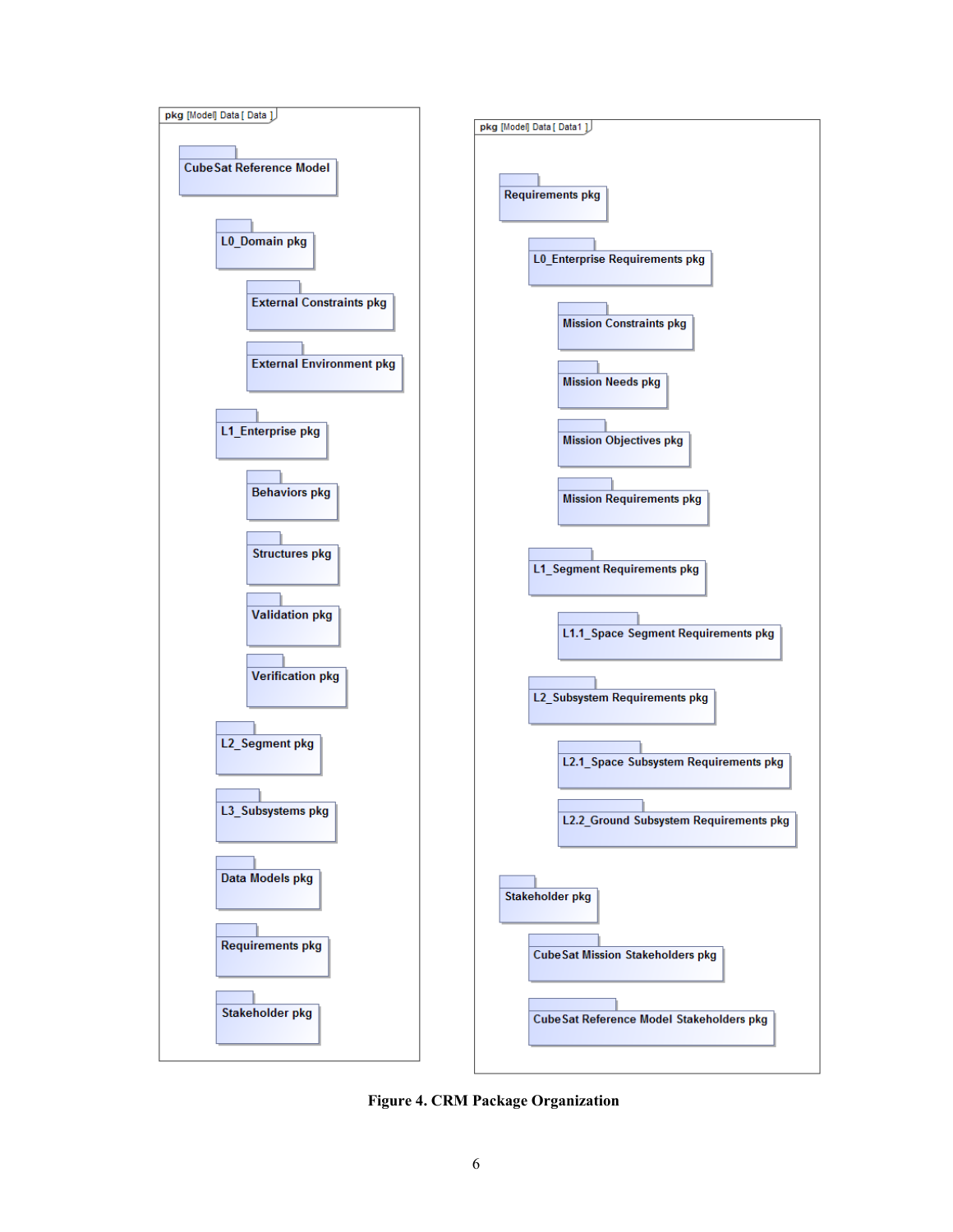## **5. ENTERPRISE USE CASE**

Reference [7] describe the approach for defining behaviors of CubeSats;

- Analyze mission requirements to identify enterpriselevel use cases
- Define the relationship between requirements and enterprise-level use cases
- Capture the use cases identified in first step
- Develop use case descriptions
- Capture the use case descriptions in the model
- Model the use case scenarios
- Link the activities to the use cases
- Continue decomposing the activities

Figures 8 is the Collect and Distribute Mission Data case. Figure 9 is the Collect and Distribute Mission Data activity diagram. The symbols on the Generate Mission Tasking, Collect Mission Data, and Distribute Mission Data activities denote the capability to navigate to lower level activity diagrams.

# **6. APPROACH TO CRM VALIDATION AND VERIFICATION**

The CRM is basically a model of a model. That is, the CRM will be used by a mission-specific CubeSat team to design and develop their mission-specific CubeSat.

Validation confirms, by providing objective evidence, that the system, as-built (or as it will be built), satisfies the stakeholders' needs. That is, the right system has been (or will be) built.

Verification confirms, by providing objective evidence, that the system and all its elements perform their intended functions and satisfy the requirements allocated to them. That is, the system has been built right. Verification methods include inspection, analysis, demonstration, and test.

Stakeholders are any entities (individual or organization) that have an interest in the system. Typical stakeholders include users, operators, organization decision makers, parties to the agreement, regulatory bodies, developing agencies, support organizations, and society at large They can also include interoperating and enabling systems.

Stakeholders have various interests in the CRM: Some are interested in the models themselves and others are interested in the missions that can be realized from the missionspecific instantiations of the model, and some have interests in both.

#### *Stakeholders, Concerns, Viewpoints, and Views*

ISO/IEC/IEEE 42010:2011 established the following terminology [8]:

- Stakeholders and Concerns: A concern could be manifest in many forms, such as in relation to one or more stakeholder needs, goals, expectations, responsibilities, requirements, design constraints, assumptions, dependencies, quality attributes, architecture decisions, risks or other issues pertaining to the system.
- Architecture Viewpoint: Work product establishing the conventions for the construction, interpretation and use of architecture views to frame specific system concerns
- Architecture View: Work product expressing the architecture of a system from the perspective of specific system concerns

#### *Regulatory Agencies*

The CRM stakeholders include regulatory agencies. Licenses and regulations, timelines, and procedures must be must be well understood and part of the CRM. In the U.S. the FCC regulates the radio frequencies, NASA provides orbital debris guidelines, and NOAA regulates remote sensing.

The validation that the national stakeholders' regulations and guideline have been properly instantiated will consist of viewpoints into the CRM. The viewpoints include source regulations, guidelines, procedures, and timelines.

Verification of compliance with the regulations and timelines will be the responsibility of the mission-specific CubeSat team. Their mission-specific CubeSat model will need viewpoints for the compliant model elements, licenses, and authorizations.

#### *Cal Poly CubeSat Project*

Another stakeholder is the Cal Poly CubeSat Project. The Cal Poly CubeSat Specification [7] specifies a CubeSat's physical, mechanical, electrical, testing, and operational requirements.

#### *INCOSE and OMG*

INCOSE and OMG are stakeholders. They jointly developed SysML to support MBSE. An independent review team will validate that the CRM complies with accepted SysML modeling guidelines. OMG is responsible for establishing the CRM as a specification. OMG review and approval of the CRM will validate that the CRM is qualified to be a specification.

#### *SSWG and University CubeSat Teams*

The university CubeSat teams are stakeholders since the model is to be used by them. The SSWG is a stakeholder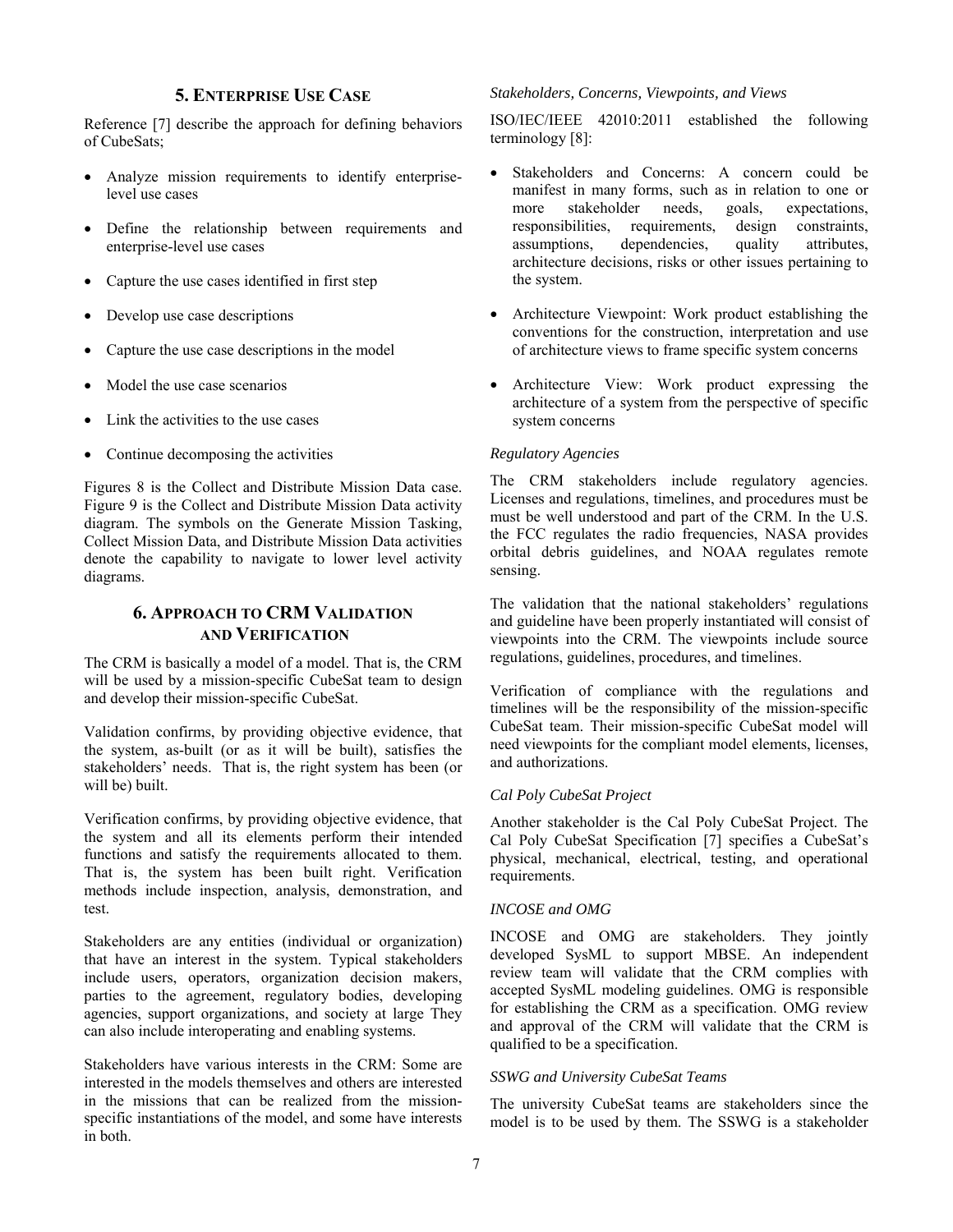since it is developing the model for use by the university team. A traditional pre-MBSE approach would be to negotiate a CRM requirements document and then to develop the model. In MBSE, the SSWG works with the university teams to define the model elements and relationships from the CubeSat domain and enterprise to the space and ground segments and subsystems.

Figure 10 illustrates that viewpoints into the CRM will provide the objective evidence needed for validation. The CRM will be populated with a representative mission, and then the viewpoints will provide the objective evidence for verification.

The CRM will have logical elements that can be reused by a mission-specific CubeSat team as a basis for its logical and physical CubeSat models. The CRM will have viewpoints for model elements and relationships in support of missionspecific CubeSat stakeholder needs, objectives, and technical elements as well as requirements definition, validation, and verification. As illustrated in Figure 10, the mission-specific CubeSat viewpoints will provide the objective evidence needed for validation and verification of the mission-specific CubeSat model.

Figure 10 shows the role of mission modeling in the validation and verification of the mission-specific CubeSat model and the mission-specific CubeSat. The CubeSat SysML model and the modeling tool can be configured to execute a mission scenario. This includes interfacing with commercial off-the-shelf (COTS) modeling tools [2].

## **7. CONCLUSION**

After several phases of learning and applying MBSE to the CubeSat design process, the SSWG Challenge Team is now focused on developing the CubeSat Reference Model, which is a SysML model that will serve as a framework for future CubeSat developers. MBSE holds the promise of reducing the burden of systems engineering tasks, which is beneficial to small CubeSat teams, and a properly designed reference model can serve as a checklist to these teams and promote uniformity and consistency across future CubeSat models.

## **8. FUTURE WORK**

The current CRM architecture has been developed down to the subsystems and includes a segment level mission data collection and distribution use case. The model elements for stakeholder needs, objectives, and technical measure are being added as well as for mission, segment, and subsystem use cases and requirements.

CRM validation and verification of the CRM will include populating it with an example mission to evaluate the completeness of the CRM SysML elements and also providing it to several university team (currently four) for evaluation. Arrangements are being made for the CRM to be evaluated by SysML and MBSE experts.

A next step is the Object Management Group (OMG) Space Domain Task Force (SDTF) initiating the OMG process for adopting a CubeSat Reference Model as an OMG specification.

Interaction with external entities include the NASA Spectrum Management Program. They will be incorporating their *Spectrum Guidance for NASA Small Satellite Mission* document into a SysML model. The CRM will accommodate linking to portions of that SysML model that apply to a CubeSat mission.

Additionally, we created a SysML model of the Cal Poly CubeSat Specification for linking into the CRM. We will work with Cal Poly to make CubeSat Spec SysML model a Cal Poly product.

## **ACKNOWLEDGEMENTS**

The CubeSat Reference Information and the Cal Poly CubeSat Specification models were developed by team member Chris Massa of Draper Laboratory.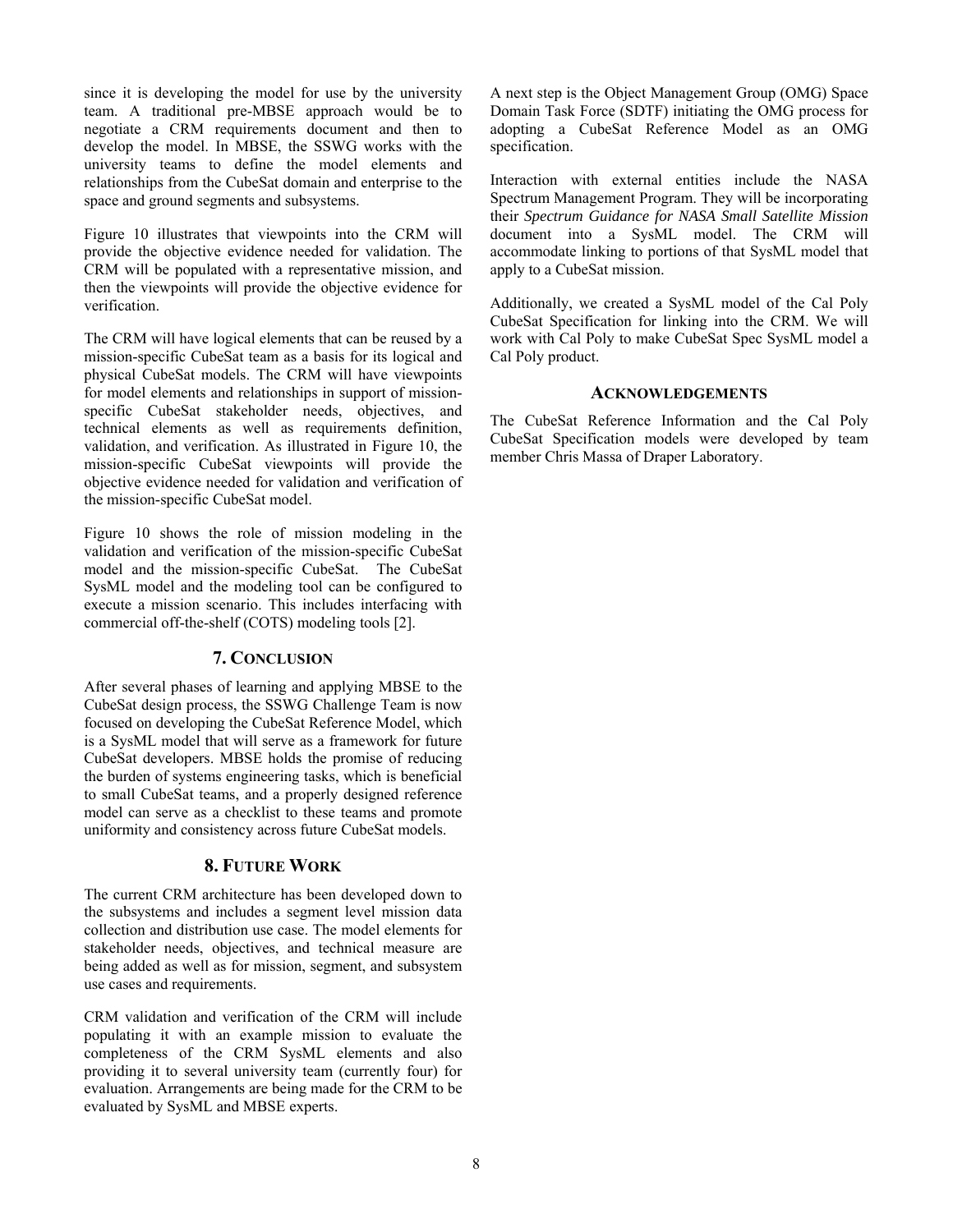

# **Figure 5. CubeSat Reference Information**

| #            | $\sim$ Term                       | <b>Description</b>                                                                                                                                                                                                                                                                                                                                                                                                                                                               |
|--------------|-----------------------------------|----------------------------------------------------------------------------------------------------------------------------------------------------------------------------------------------------------------------------------------------------------------------------------------------------------------------------------------------------------------------------------------------------------------------------------------------------------------------------------|
| $\mathbf{1}$ | t Concept of Operations           | Describes how the system will fulfill the stakeholder needs and objectives. What the system will do and the rational.                                                                                                                                                                                                                                                                                                                                                            |
| 2            |                                   | TMs that are so critical that failure to meet threshold performance will result in reevaluation of a technical solution and with the<br>t <sup>"</sup> Key Performance Parameter possibility of project termination.                                                                                                                                                                                                                                                             |
| 3            | t Measures of Effectiveness       | Operational measures of success that are closely related to the achievement of mission objectives being evaluated, in the intended<br>operational environment under a specified set of conditions. MOEs trace to mission objectives which trace to mission needs. System<br>validation and verification, based on the MOPs and TPMs, provide confidence that the MOEs will be achieved.                                                                                          |
| 4            | $t^$ Measures of Performance      | Characterize the physical or functional attributes relating to the system operation; i.e., they provide insight into the performance of the<br>specific system.<br>MOPs trace to system requirements which in turn trace to mission requirements and to mission needs and mission objectives. MOPs can<br>also trace to MOEs.                                                                                                                                                    |
| 5            | t <sup>9</sup> Mission Needs      | A concise description of the needs or services that the system must provide. It should be solution-independent and only describe the<br>problem the system is supposed to solve. The mission need drives everything else.                                                                                                                                                                                                                                                        |
| 6            | t <sup>'</sup> Mission Objectives | The broad set of goals that must be achieved in order to successfully satisfy the stated mission need, such as the purpose to be achieved,<br>product to be produced, or a service to be performed                                                                                                                                                                                                                                                                               |
| 7            | t Mission Requirements            | Derived from the Mission Objectives and Mission Constraints and documented in a simple, concise, verifiable, and understandable<br>format. They should be stated in terms of operational and mission outcomes rather than implementation and solution concepts.                                                                                                                                                                                                                  |
| 8            | t <sup>9</sup> Stakeholder        | Any entity (individual or organization) that has an interest in the system. Typical stakeholders include users, operators, organization<br>decision makers, parties to the agreement, regulatory bodies, developing agencies, support organizations, and society at large They can<br>also include interoperating and enabling systems.                                                                                                                                          |
| 9            | t <sup>9</sup> Technical Measures | Technical Measures provide the stakeholders insight into the definition and development of technical solution. MOEs, KPPs, MOPs, and<br>TPMs are TMs.                                                                                                                                                                                                                                                                                                                            |
| 10           |                                   | Measure attributes of a system element within the system to determine how well the system or system element is satisfying specified<br>requirements<br>t <sup>+</sup> Technical Performance Mea <sup>r</sup> TPMs trace to subsystem requirements. TPMs can also trace to MOPs. Verification activities provide data to the technical measurement<br>process that is used to assess how well the technical measure is either projected to meet, or is meeting, its stated value. |

## **Table 1. CRM Terminology Example Extract from Reference Information**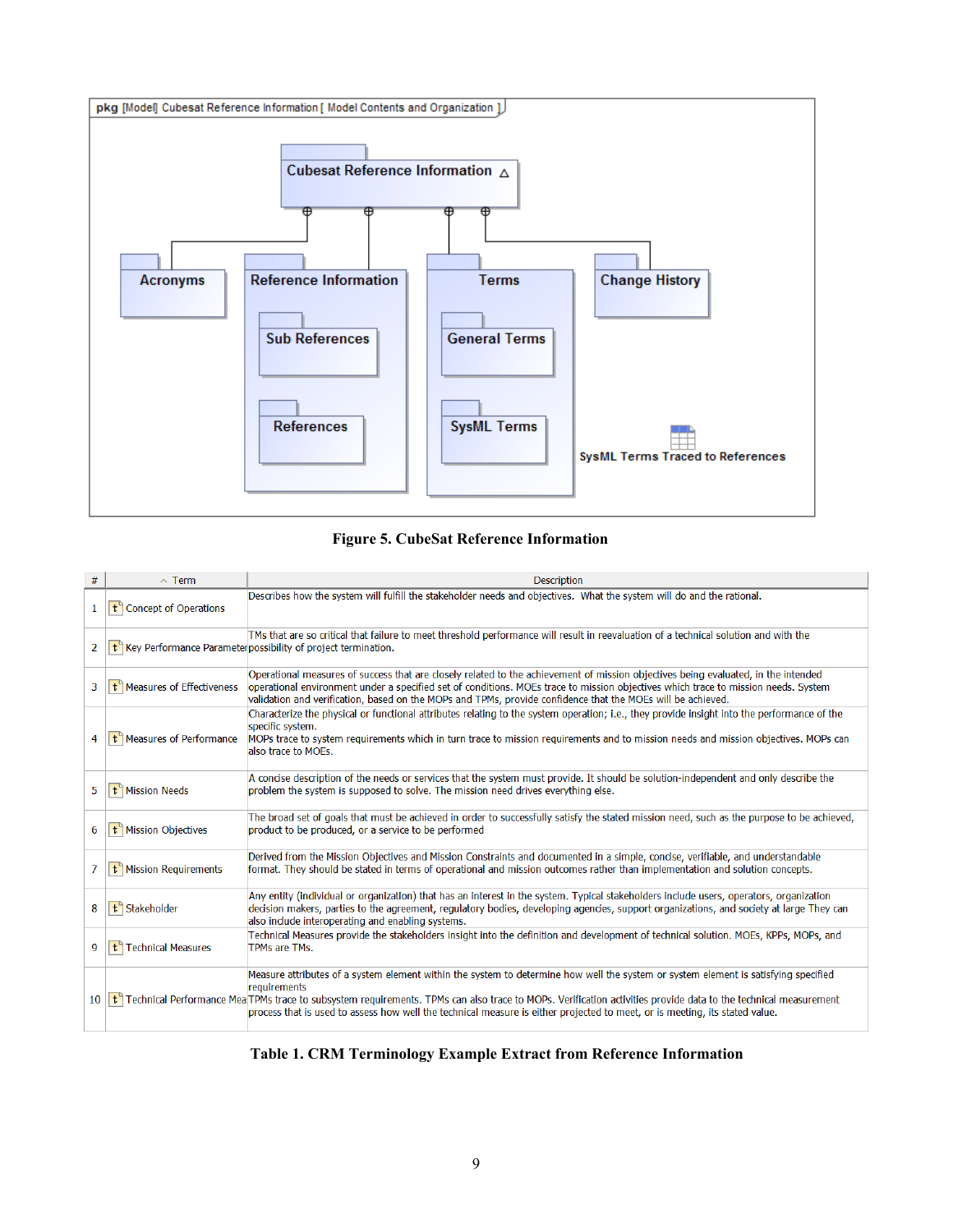

**Figure 6. Model Elements and Candidate Relationships These relationships between elements are illustrative not prescriptive.**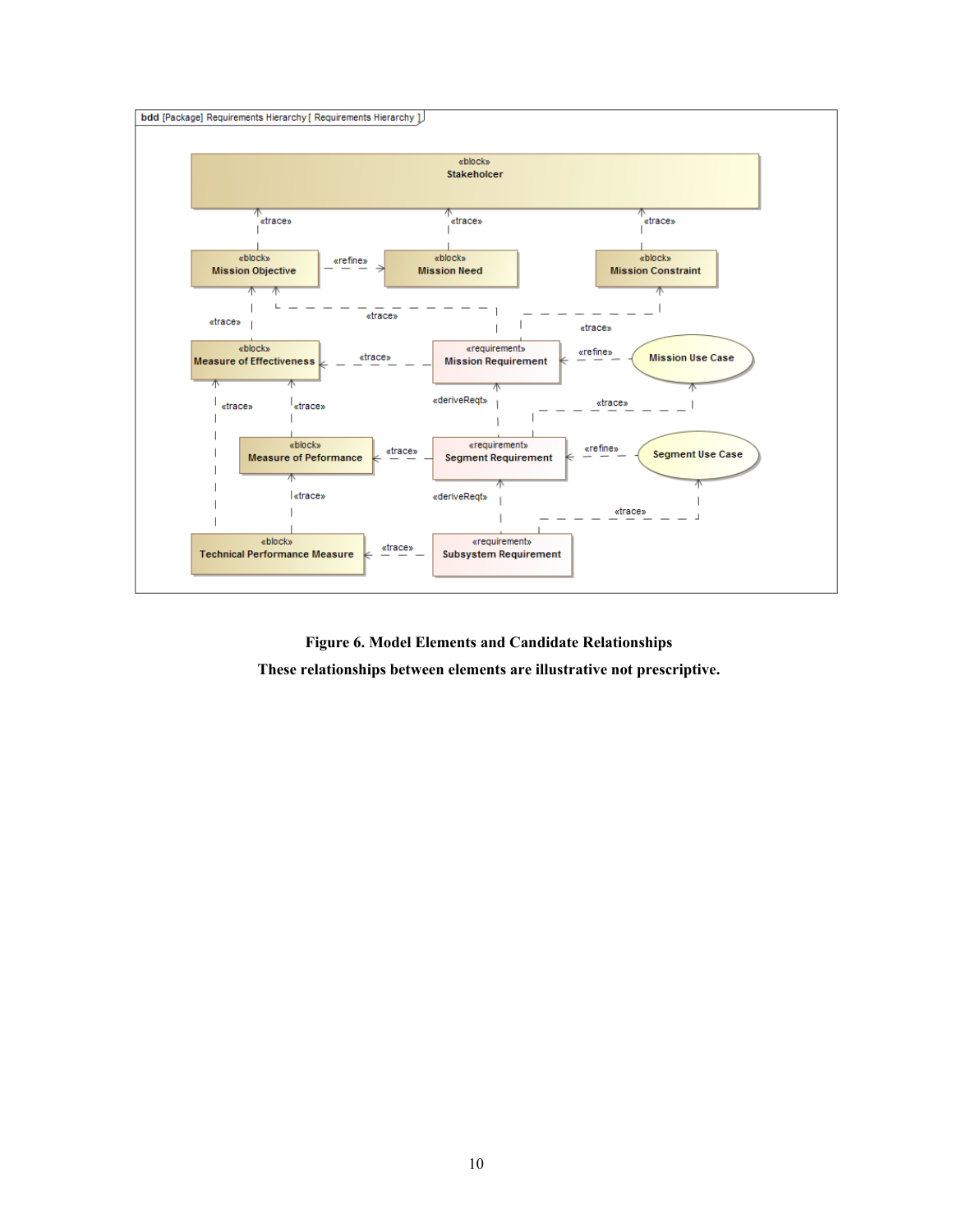

**Figure 7. CubeSat Reference Model Provides the Foundation for the Mission-Specific CubeSat Model**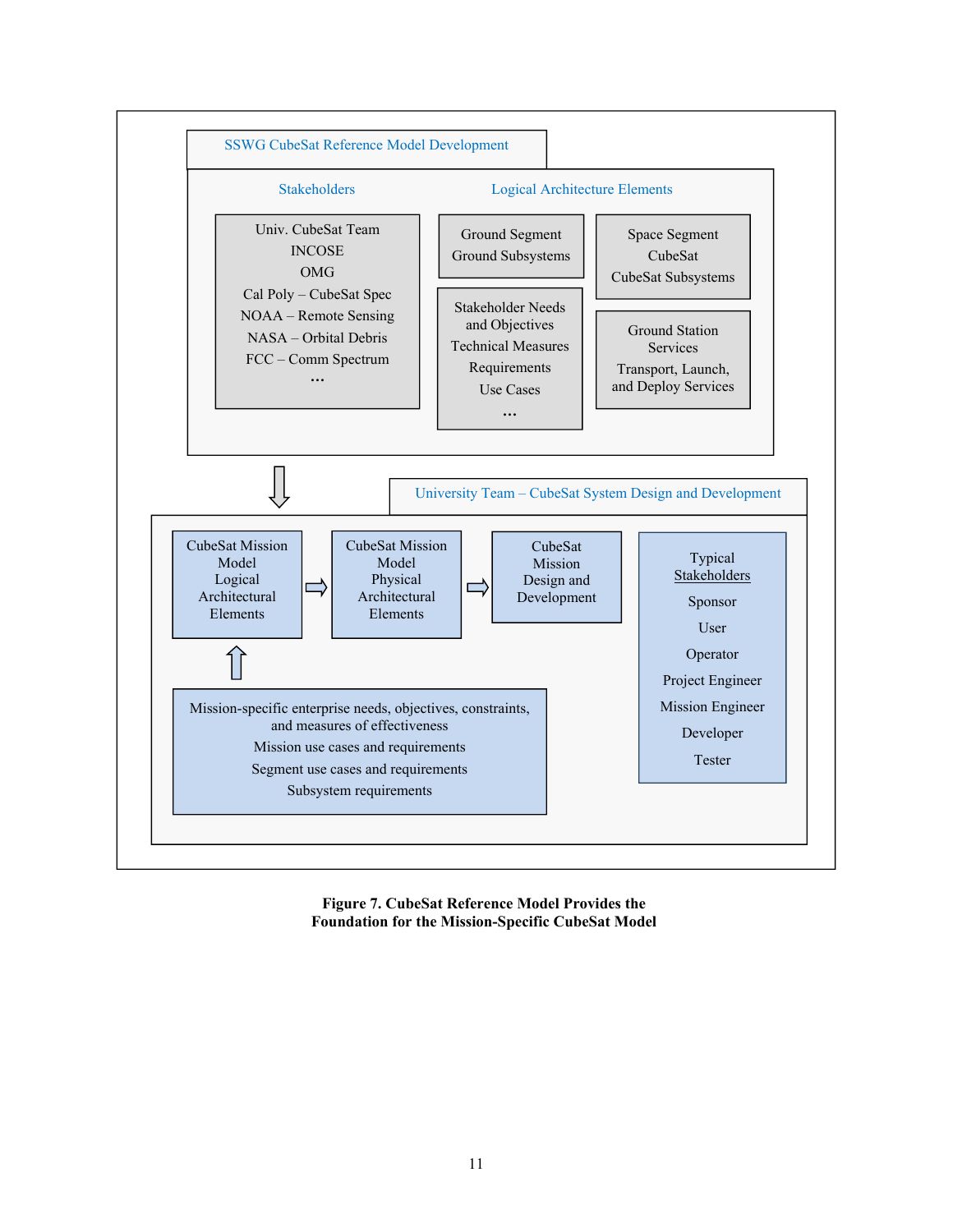

**Figure 8. Collect and Distribute Mission Data case.** 



## **Figure 9. Collect and Distribute Mission Data activity diagram.**

The symbols on the Generate Mission Tasking, Collect Mission Data, and Distribute Mission Data activities denote the capability to navigate to lower level activity diagrams.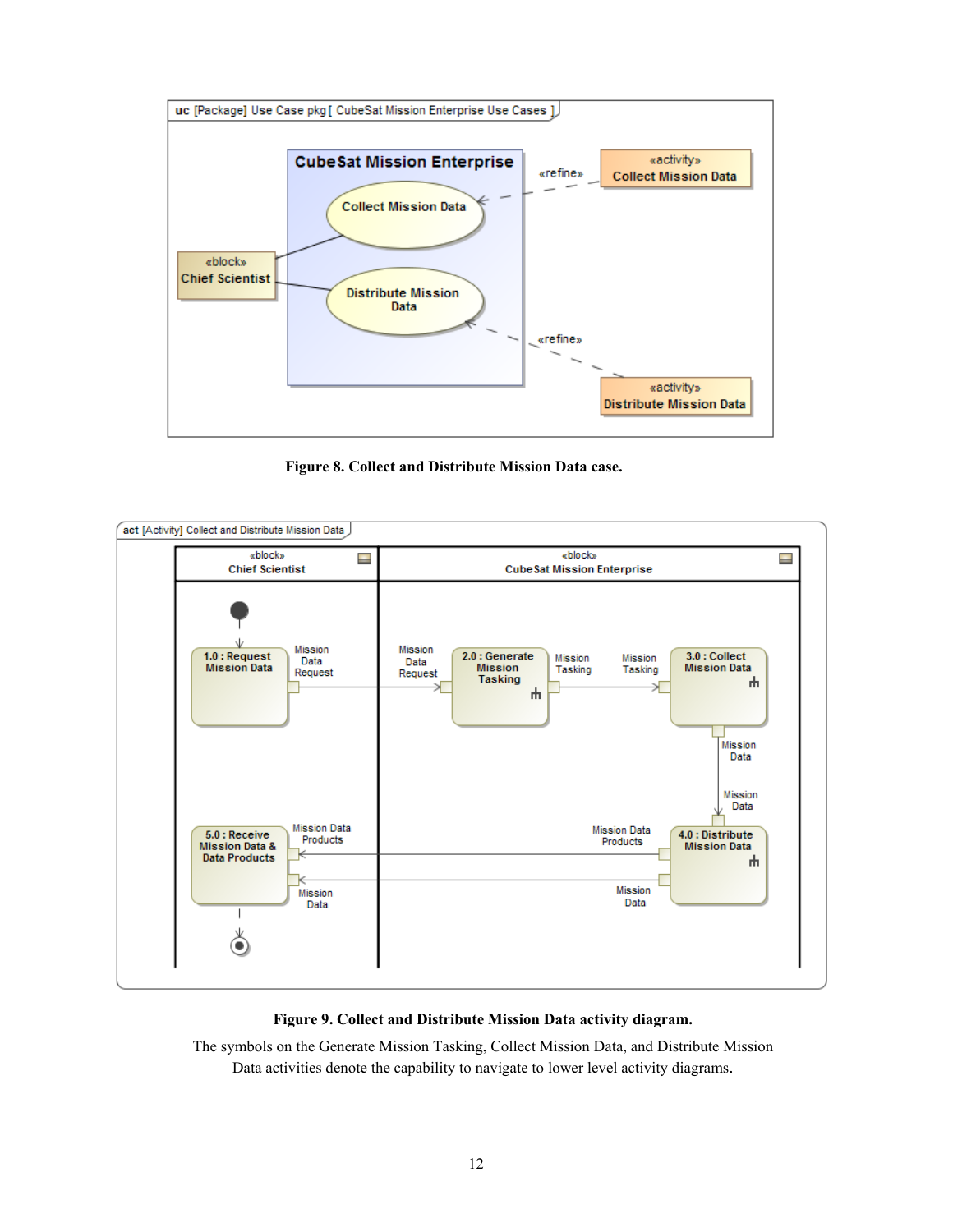

**Figure 10. Validation and Verification of the CubeSat Reference Model and the Mission-Specific CubeSat Model**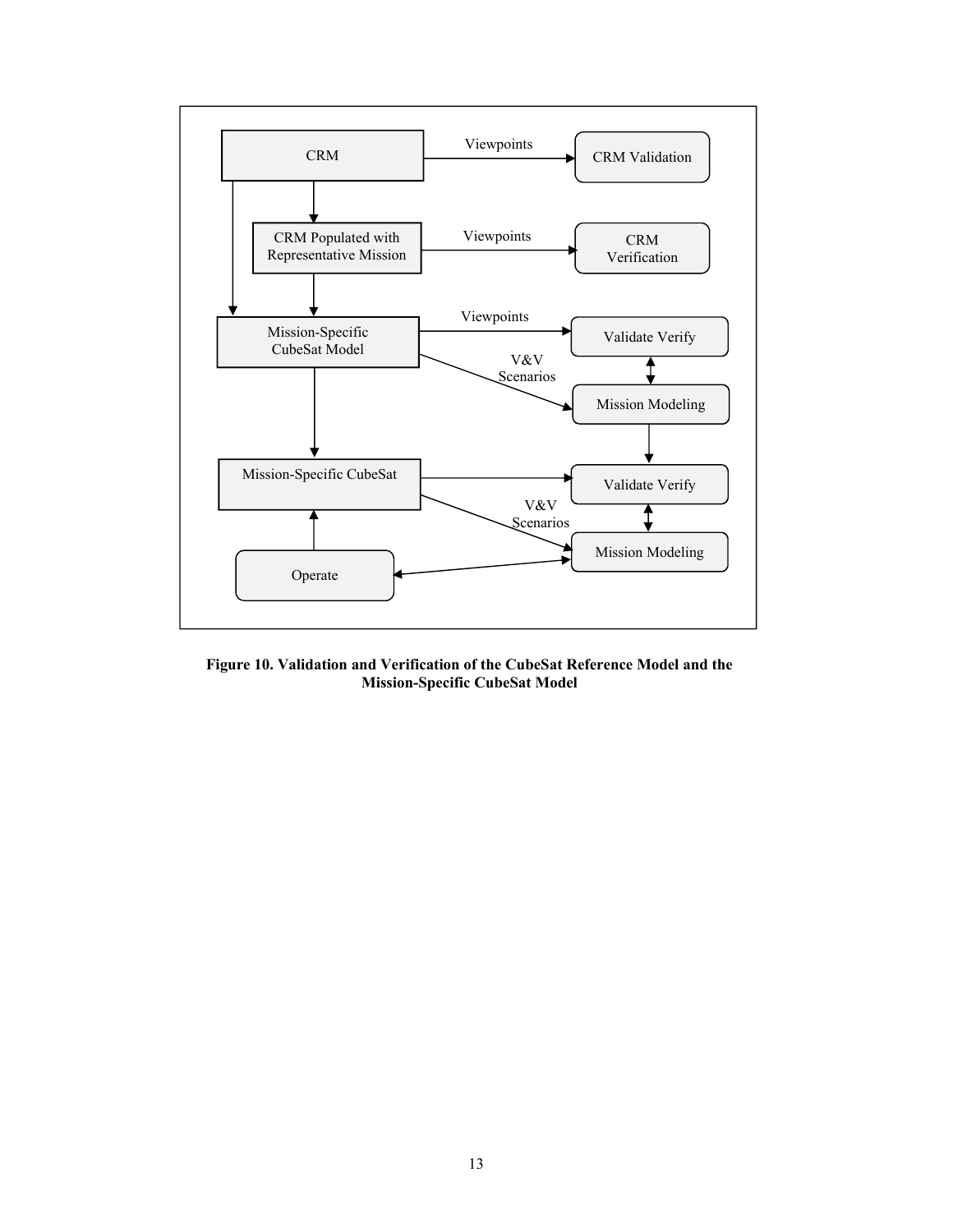#### **REFERENCES**

- [1] International Council on Systems Engineering (INCOSE), "MBSE Initiative," January 2007. [Online] Available: http://www.omgwiki.org/MBSE/doku.php
- [2] D. Kaslow, G. Soremekun, H. Kim, S. Spangelo, "Integrated Model-Based Systems Engineering (MBSE) Applied to the Simulation of a CubeSat Mission", *Proceedings of IEEE Aerospace Conference*, Big Sky, MT, March 2014.
- [3] D. Kaslow, L. Anderson, S. Asundi, B. Ayres, C. Iwata, B. Shiotani, R. Thompson, "Developing a CubeSat Model-Based System Engineering (MBSE) Reference Model – Interim Status", *Proceedings of IEEE Aerospace Conference*, Big Sky, MT, March 2015.
- [4] D. Kaslow, B. Ayres, M. Chonoles, S. Gasster, L. Hart, C. Massa, R. Yntema, B Shiotani, "Developing a CubeSat Model-Based System Engineering (MBSE) Reference Model – Interim Status #2", *Proceedings of IEEE Aerospace Conference*, Big Sky, MT, March 2016.
- [5] D. Kaslow, B. Ayres, M. Chonoles, S. Gasster, L. Hart, A. Levi, C. Massa, R. Yntema, B Shiotani, "Developing and Distributing a CubeSat Model-Based System Engineering (MBSE) Reference Model – Status", *Proceedings of 32 Space Symposium,* Colorado Springs, CO*,* April 2016.
- [6] D. Kaslow, B. Ayres, P. Cahill, M. Chonoles, L. Hart, C. Iwata, A. Levi, R. Yntema "CubeSat Model-Based Systems Engineering (MBSE) Reference Model – Development and Distribution – Interim Status", *Proceedings of AIAA Space Forum*, Pasadena, CA, August 2016.
- [7] D. Kaslow, B. Ayres, P. Cahill, L. Hart, R. Yntema "A Model-Based Systems Engineering (MBSE) Approach for Defining the Behaviors of CubeSats", *Proceedings of IEEE Aerospace Conference*, Big Sky, MT, March 2017.
- [8] *CubeSat Design Specification*, rev. 13, The CubeSat Program, Cal Poly SLO, February 2014.
- [9] ISO/IEC/IEEE 42010 2011. *Systems and software engineering - Architecture description.*

## **BIOGRAPHY**



 *David Kaslow has thirty-four years of experience at Lockheed Martin in both the technical and management aspects of developing ground mission capabilities. He has five years of experience at Analytical Graphics creating their Standard Object Catalog and pursuing Model-*

*Based Systems Engineering. Dave is a co-author of four chapters Cost-Effective Space Mission Operations. He is also the author and co-author of papers and presentation for INCOSE Annual International Symposiums and Workshops, the IEEE Aerospace Conference, the Small Satellite Workshop and the NDIA Systems Engineering Conference. Dave is the lead for the INCOSE Space Systems Working Group. He has participated in the Space Systems MBSE Challenge Team since its founding in 2007 and is a principal contributor to the CubeSat Challenge Team.*



*Bradley Ayres, Ph.D., is an Adjunct Assistant Professor of Systems Engineering, Department of Aeronautics and Astronautics at the Air Force Institute of Technology. He serves as the Aerospace Corporation Chair supporting AFIT and the Center for Space Research and Assurance. He received his* 

*Ph.D. in Business Administration specializing in MIS from Florida State University in 2003. Dr. Ayres has degrees from University of Missouri (BS, Chemical Engineering), Webster University (M.A., Procurement and Acquisition Management) and AFIT (M.S., Software Systems Management). Dr. Ayres' research interests include management of complex systems, model-based systems engineering, and space systems engineering. His is a member of the PMI, INCOSE and AIAA.*



*Phil Cahill has forty-five years of experience in the Information Technology industry, as consultant, customer, and contractor for government and commercial systems. He spent thirty of those years with the Lockheed Martin Corporation,* 

*concerned primarily in the specification and development of defense and space systems, and retired as a Lockheed Martin Fellow. Phil's professional interests center on System Engineering, particularly for Systems of Systems, but he developed a passion for Data Center Operations late in his career and maintains an active interest in that field. He received his PhD in Physics from the University of Illinois at Urbana-Champaign.*